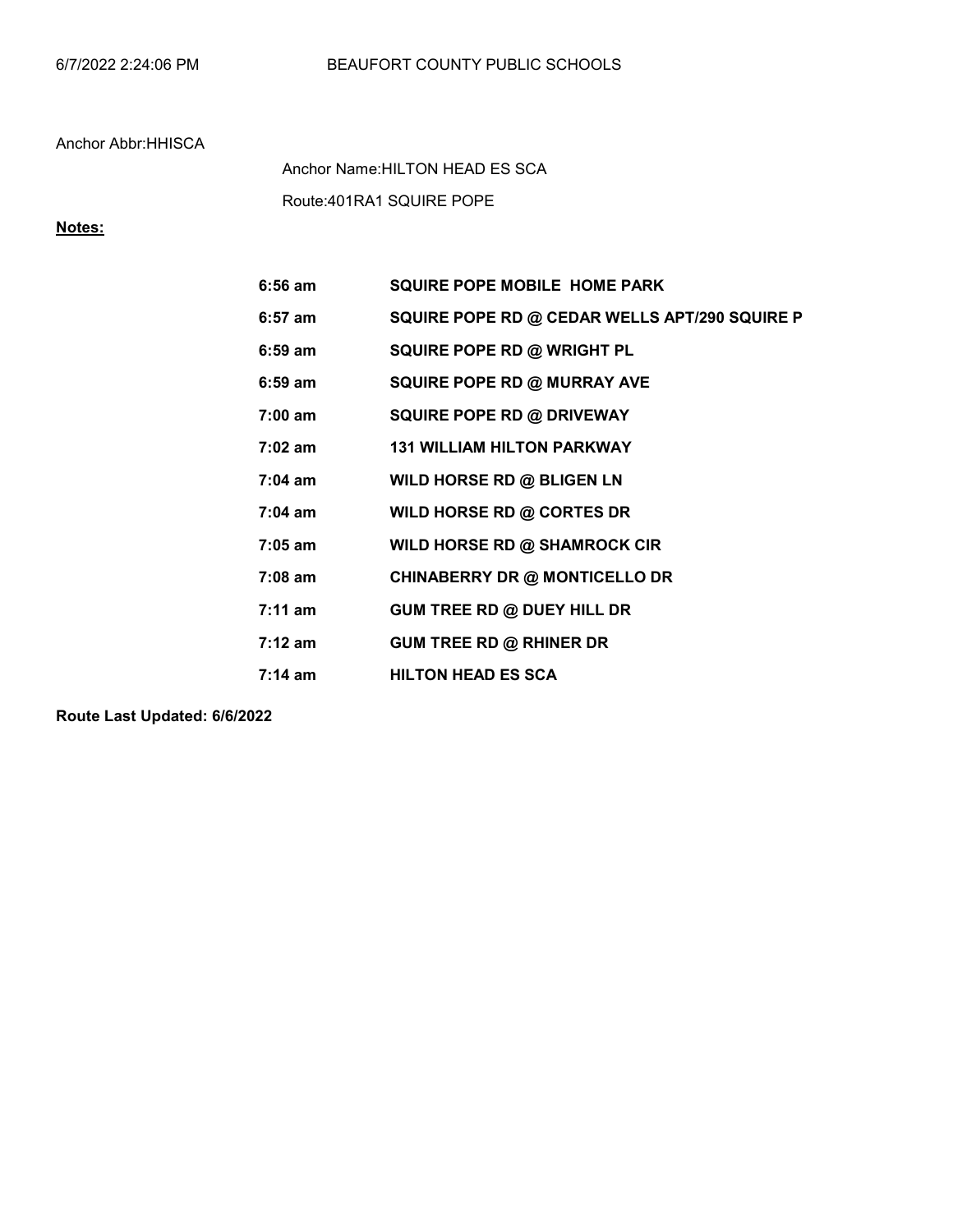Route:401RP1 SQUIRE POPE Anchor Name:HILTON HEAD ES SCA

## Notes:

|                        | $2:40$ pm                           | <b>HILTON HEAD ES SCA</b>                     |
|------------------------|-------------------------------------|-----------------------------------------------|
| >> WAIT UNTIL 02:45 PM | (IDLE FOR 5 MINUTES)<<<br>$2:45$ pm | <b>HILTON HEAD ES SCA</b>                     |
|                        | $2:48$ pm                           | <b>GUM TREE RD @ RHINER DR</b>                |
|                        | $2:52$ pm                           | 151 GUM TREE RD (BOY S AND GIRLS CLUB)        |
|                        | $2:55$ pm                           | <b>CHINABERRY DR @ MONTICELLO DR</b>          |
|                        | $2:58$ pm                           | WILD HORSE RD @ SHAMROCK CIR                  |
|                        | $3:00$ pm                           | WILD HORSE RD @ BLIGEN LN                     |
|                        | $3:03$ pm                           | SQUIRE POPE RD @ BLAZING STAR LN              |
|                        | $3:04$ pm                           | <b>SQUIRE POPE RD @ MURRAY AVE</b>            |
|                        | $3:06$ pm                           | SQUIRE POPE RD @ CEDAR WELLS APT/290 SQUIRE P |
|                        | $3:06$ pm                           | <b>290 SQUIRE POPE RD</b>                     |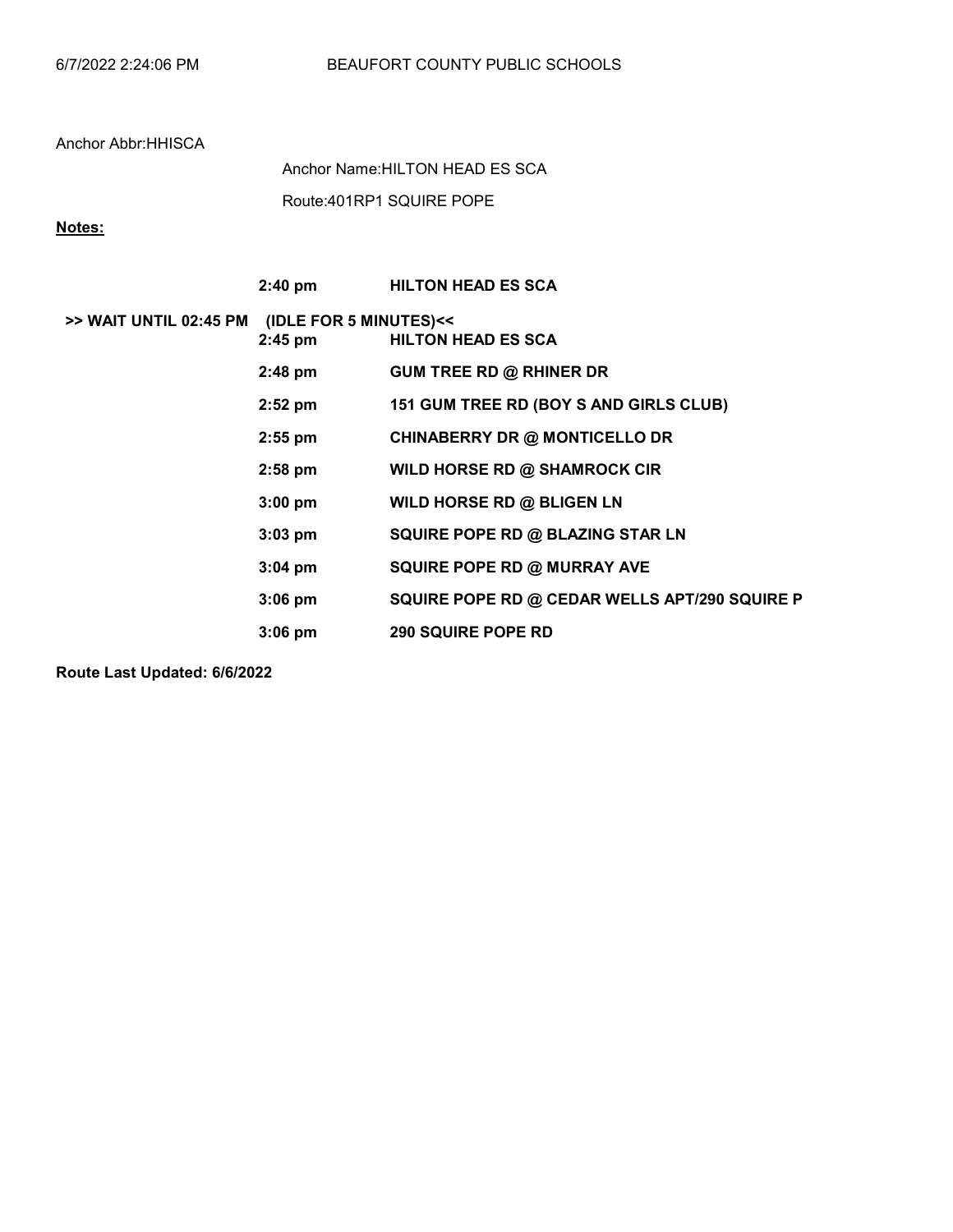Route:402RA1 POINT COMFORT MARSHLAND Anchor Name:HILTON HEAD ES SCA

## Notes:

| $6:46$ am | POINT COMFORT RD@BROAD CREEK LANDING DR              |
|-----------|------------------------------------------------------|
| $6:52$ am | <b>MARSHLAND RD@CHISHOLM PL (SUMMER HOUSE COND.)</b> |
| $6:54$ am | <b>MARSHLAND RD @ ALLEN RD</b>                       |
| $6:54$ am | <b>MARSHLAND RD @ DIANAHS DR</b>                     |
| $6:54$ am | MARSHLAND RD @ JULIA DR                              |
| $6:55$ am | <b>MARSHLAND RD @ AIKEN PL</b>                       |
| $6:55$ am | <b>MARSHLAND RD @ JESSICA DR</b>                     |
| $6:56$ am | 50/61 MARSHLAND RD (BRIDGETOWN CONDOS)               |
| 6:59 am   | 96 MATHEWS DR (WOODLAKE)                             |
| $7:02$ am | <b>MATHEWS DR @ GREENS RD</b>                        |
| 7:05 am   | <b>INDIAN TRL @ ISLAND DR</b>                        |
|           | >> TURN AROUND AT <<                                 |
| 7:07 am   | MARSHLAND RD @ JR TRACE                              |
| $7:07$ am | <b>MARSHLAND RD @ ALEX PATTERSON RD</b>              |
| 7:14 am   | <b>HILTON HEAD ES SCA</b>                            |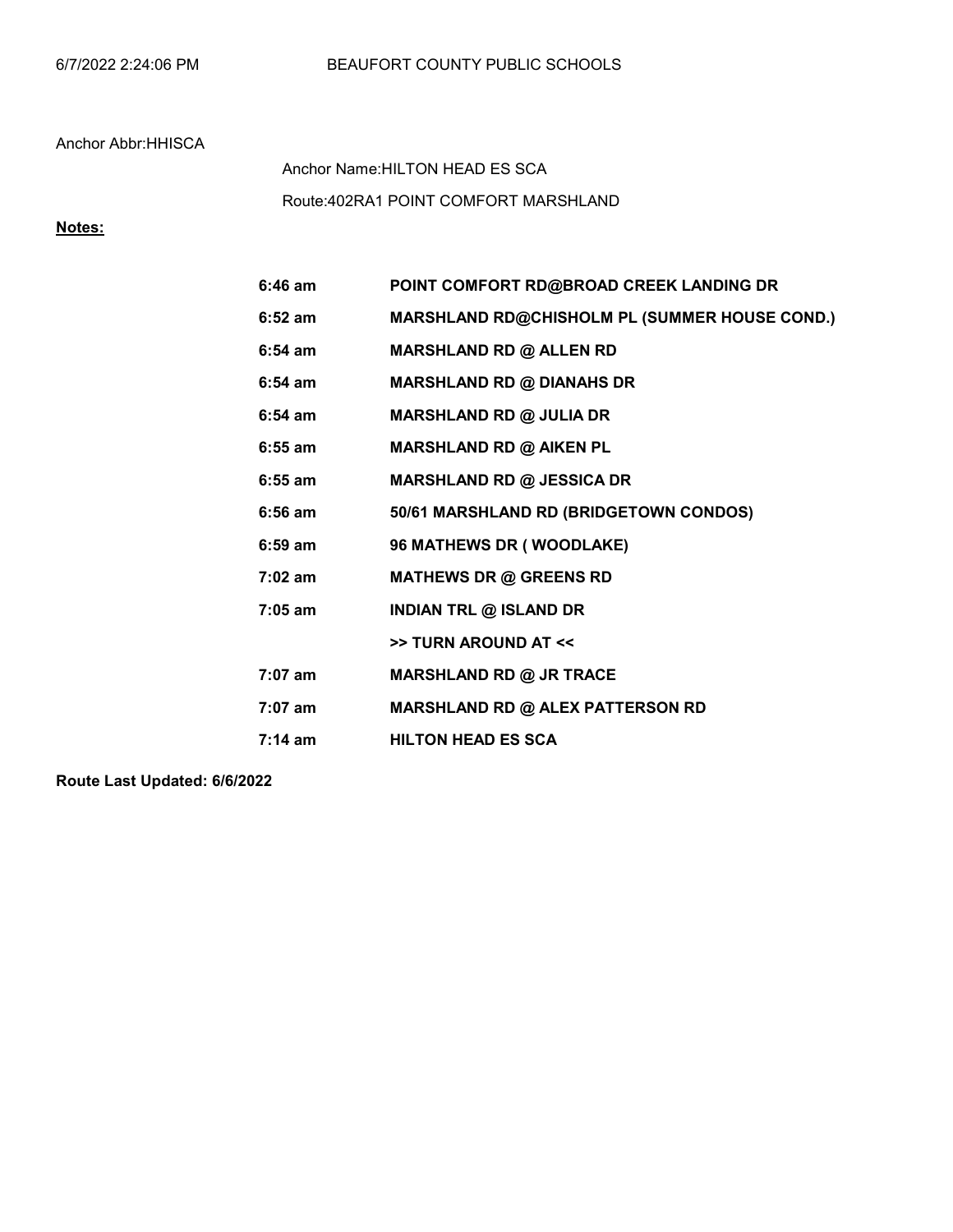Route:402RP1 POINT COMFORT MARSHALAND Anchor Name:HILTON HEAD ES SCA

## Notes:

|                                               | $2:40 \text{ pm}$ | <b>HILTON HEAD ES SCA</b>                        |
|-----------------------------------------------|-------------------|--------------------------------------------------|
| >> WAIT UNTIL 02:45 PM (IDLE FOR 5 MINUTES)<< | $2:45$ pm         | <b>HILTON HEAD ES SCA</b>                        |
|                                               | $2:55$ pm         | <b>BROAD CREEK LANDING DR @ POINT COMFORT RD</b> |
|                                               | $2:55$ pm         | POINT COMFORT RD @ SONG SPARROW LN               |
|                                               | $3:00$ pm         | <b>LITTLE ISLAND PRESHOOL</b>                    |
|                                               | $3:07$ pm         | MARSHLAND RD@CHISHOLM PL (SUMMER HOUSE COND.)    |
|                                               | $3:09$ pm         | <b>MARSHLAND RD @ ALLEN RD</b>                   |
|                                               | $3:09$ pm         | <b>MARSHLAND RD @ DIANAHS DR</b>                 |
|                                               | $3:09$ pm         | MARSHLAND RD @ JULIA DR                          |
|                                               | $3:10$ pm         | <b>MARSHLAND RD @ AIKEN PL</b>                   |
|                                               | $3:10 \text{ pm}$ | <b>MARSHLAND RD @ JESSICA DR</b>                 |
|                                               | $3:11 \text{ pm}$ | 50/61 MARSHLAND RD (BRIDGETOWN CONDOS)           |
|                                               | $3:12 \text{ pm}$ | <b>16B MARSHLAND RD</b>                          |
|                                               | $3:14 \text{ pm}$ | 96 MATHEWS DR (WOODLAKE)                         |
|                                               | $3:18 \text{ pm}$ | <b>ISLAND DR @ INDIAN TRL</b>                    |
|                                               | $3:22$ pm         | <b>MARSHLAND RD @ ALEX PATTERSON RD</b>          |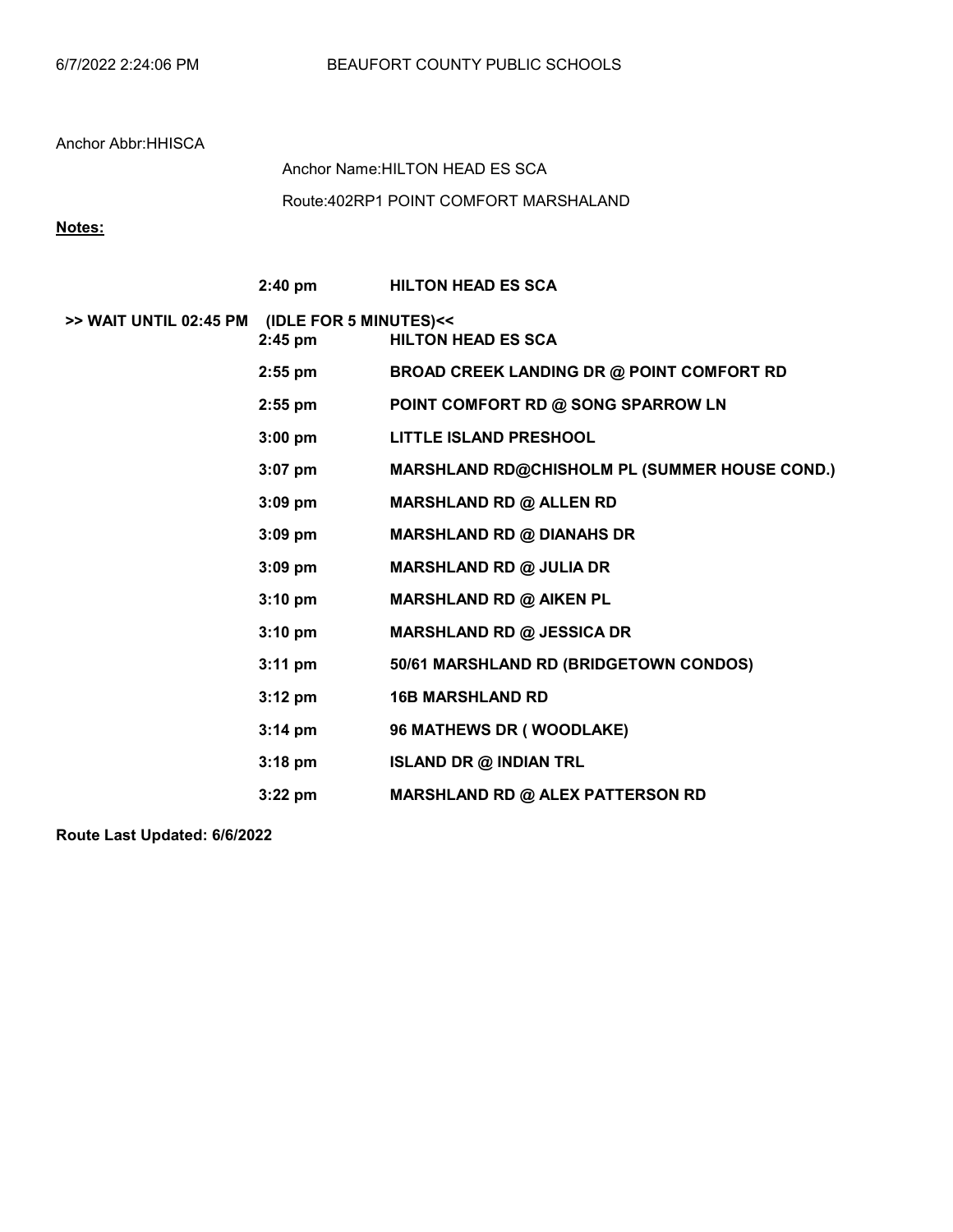Route:403RA1 MITCHELVILLE Anchor Name:HILTON HEAD ES SCA

# Notes:

| $6:30$ am         | PEMBROKE DR@OTTER HOLE RD                    |
|-------------------|----------------------------------------------|
| $6:34$ am         | SOUTHWOOD PARK DR @ SANDALWOOD TERRACE APT/8 |
| $6:41$ am         | <b>LEDGENDS (UNION CEMETERY)</b>             |
| $6:42$ am         | 90 DILLON RD,                                |
| $6:44 \text{ am}$ | COTTON HOPE (155/156 DILLON RD)              |
| $6:46$ am         | FISH HAUL RD @ YUCCA DR                      |
| $6:49$ am         | FISH HAUL RD @ ADELL LN                      |
| $6:50$ am         | <b>FISH HAUL &amp; HORSE SUGAR</b>           |
| $7:01$ am         | <b>201 FORT HOWELL DR</b>                    |
| $7:09 \text{ am}$ | <b>TABBY WALK (30 MATHEWS DRIVE)</b>         |
| $7:14 \text{ am}$ | <b>HILTON HEAD ES SCA</b>                    |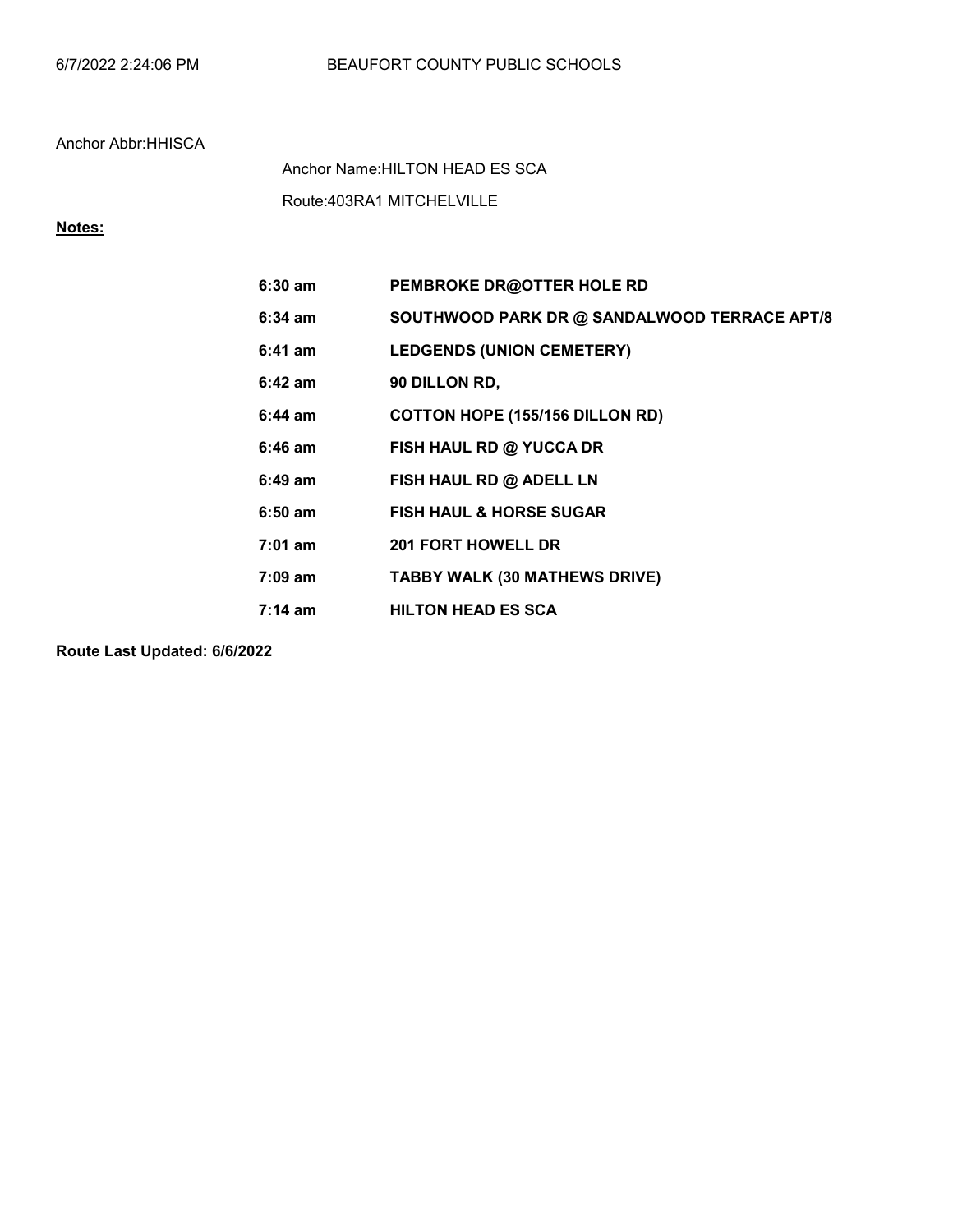Route:403RP1 MITCHELVILLE Anchor Name:HILTON HEAD ES SCA

## Notes:

|                                               | $2:40$ pm | <b>HILTON HEAD ES SCA</b>                    |
|-----------------------------------------------|-----------|----------------------------------------------|
| >> WAIT UNTIL 02:45 PM (IDLE FOR 5 MINUTES)<< | $2:45$ pm | <b>HILTON HEAD ES SCA</b>                    |
|                                               | $2:47$ pm | PEMBROKE DR @ OTTER HOLE RD                  |
|                                               | $2:51$ pm | SOUTHWOOD PARK DR @ SANDALWOOD TERRACE APT/8 |
|                                               | $2:56$ pm | <b>LEDGENDS (UNION CEMETERY)</b>             |
|                                               | $2:57$ pm | 90 DILLON RD,                                |
|                                               | $3:00$ pm | <b>COTTON HOPE (155/156 DILLON RD)</b>       |
|                                               | $3:01$ pm | FISH HAUL RD @ YUCCA DR                      |
|                                               | $3:05$ pm | FISH HAUL RD @ ADELL LN                      |
|                                               | $3:05$ pm | <b>FISH HAUL &amp; HORSE SUGAR</b>           |
|                                               | $3:17$ pm | <b>201 FORT HOWELL DR</b>                    |
|                                               | $3:25$ pm | TABBY WALK (30 MATHEWS DRIVE)                |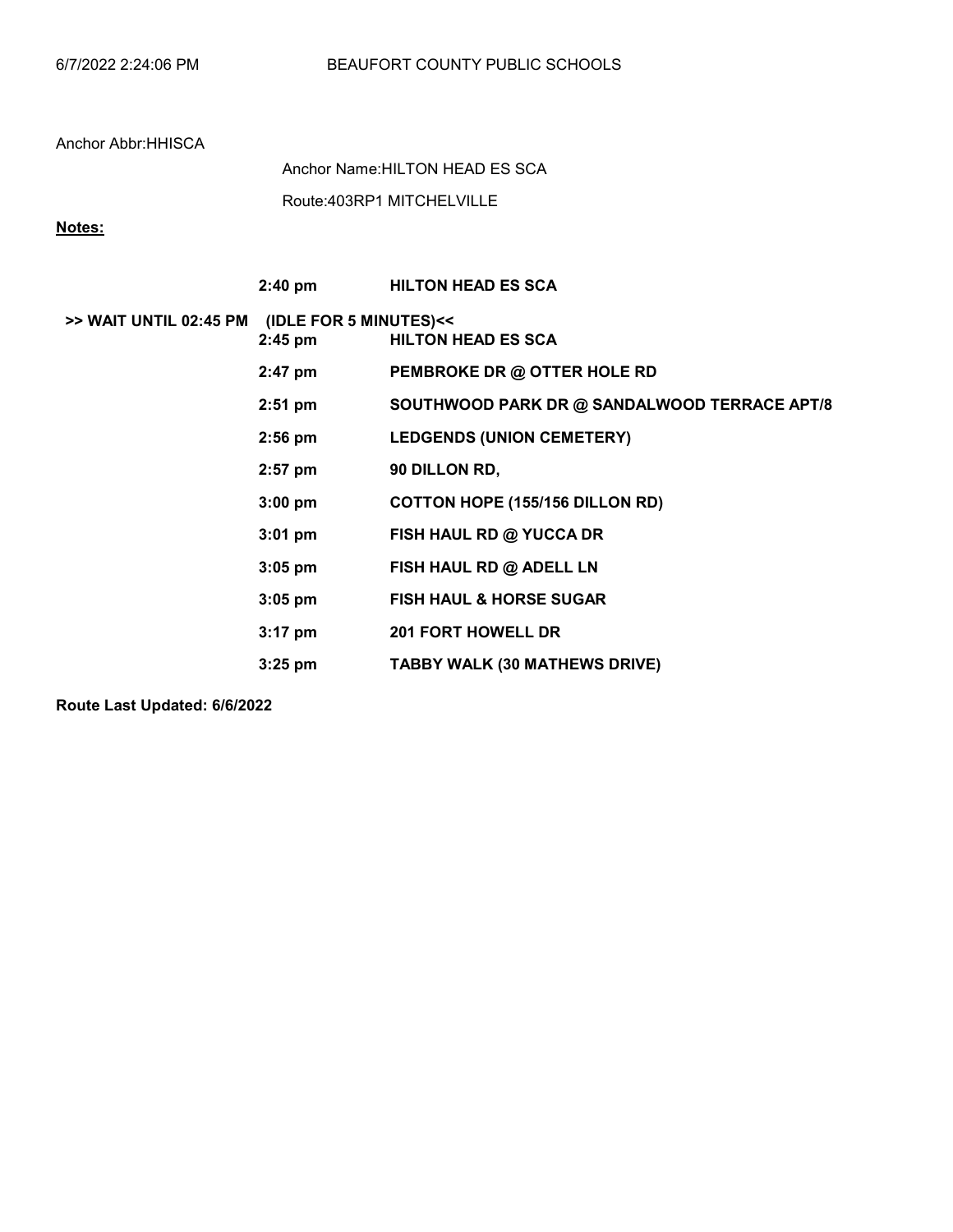Route:404RA1 CHIMNEY COVE Anchor Name:HILTON HEAD ES SCA

## Notes:

| $6:19 \text{ am}$ | 600 WILLIAM HILTON PKWY @ CANDY DOLL BLF |
|-------------------|------------------------------------------|
| $6:19 \text{ am}$ | WILLIAM HILTON PKY @ DANIEL DR           |
| $6:39$ am         | 42 S FOREST BEACH (SEASCAPE APTS)        |
| $6:41$ am         | S FOREST BEACH@FIRE THORN LN             |
| $6:46$ am         | 104 CORDILLO PKY (CORDILLO CT)           |
| 6:46 am           | <b>101 WOODHAVEN DR</b>                  |
|                   | >> TURN AROUND AT <<                     |
| $6:53$ am         | <b>839 WILLIAM HILTON PKY</b>            |
| $6:53$ am         | 839 WILLIAM HILTON PKWY (CHIMNEY COVE)   |
| $7:04$ am         | S PORT ROYAL DR @ ENSIS RD               |
| $7:14 \text{ am}$ | <b>HILTON HEAD ES SCA</b>                |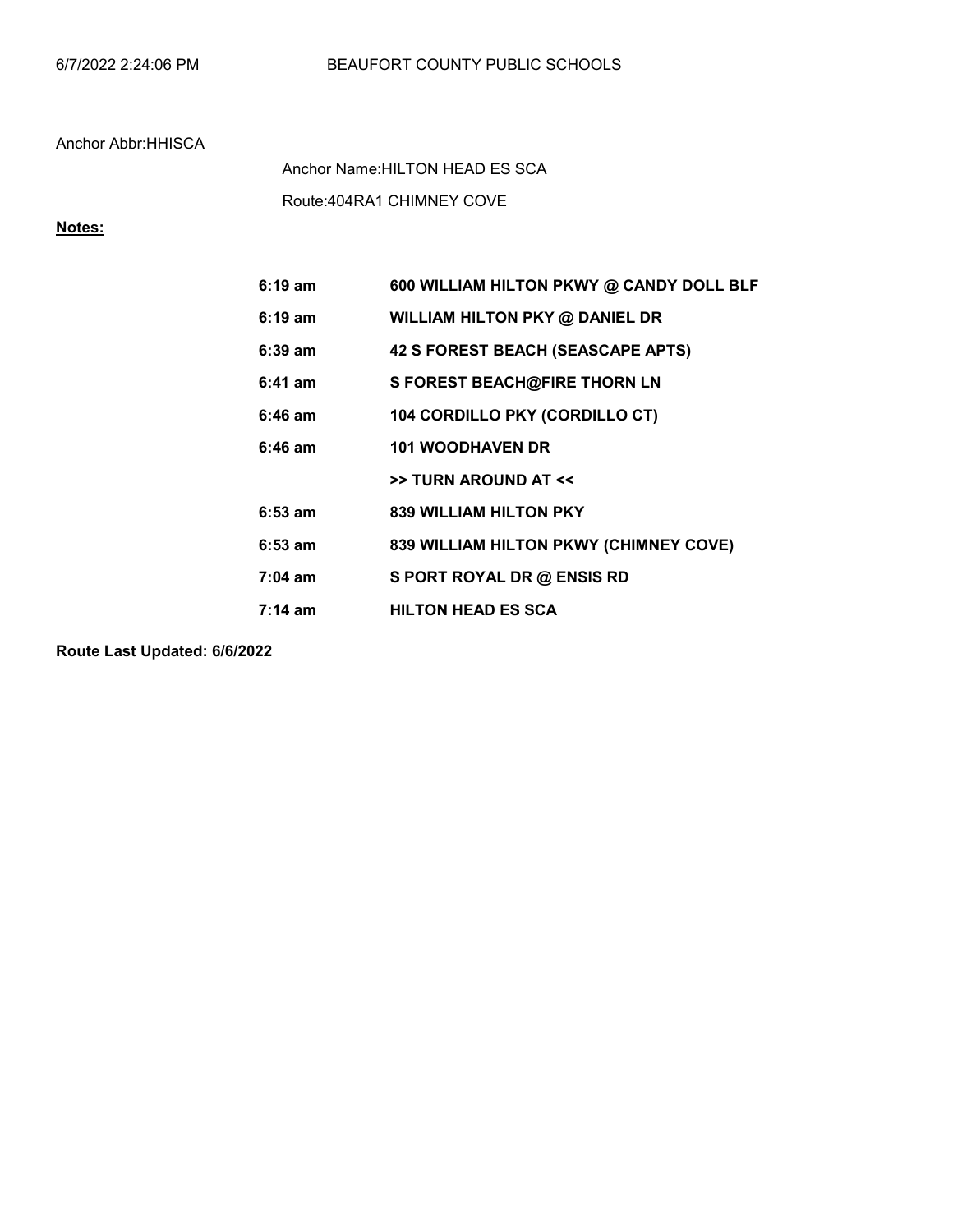Route:404RP1 CHIMNEY COVE Anchor Name:HILTON HEAD ES SCA

#### Notes:

|                        | $2:40 \text{ pm}$                   | <b>HILTON HEAD ES SCA</b>              |
|------------------------|-------------------------------------|----------------------------------------|
| >> WAIT UNTIL 02:45 PM | (IDLE FOR 5 MINUTES)<<<br>$2:45$ pm | <b>HILTON HEAD ES SCA</b>              |
|                        | $2:50$ pm                           | 618/618B WILLIAM HILTON PKWY           |
|                        | $2:50$ pm                           | WILLIAM HILTON PKY @ DANIEL DR         |
|                        | $2:58$ pm                           | <b>101 WOODHAVEN DR</b>                |
|                        | $2:59$ pm                           | <b>104 CORDILLO PKY (CORDILLO CT)</b>  |
|                        | $3:07$ pm                           | <b>839 WILLIAM HILTON PKY</b>          |
|                        | $3:08$ pm                           | 839 WILLIAM HILTON PKWY (CHIMNEY COVE) |
|                        | $3:17$ pm                           | S PORT ROYAL DR @ ENSIS RD             |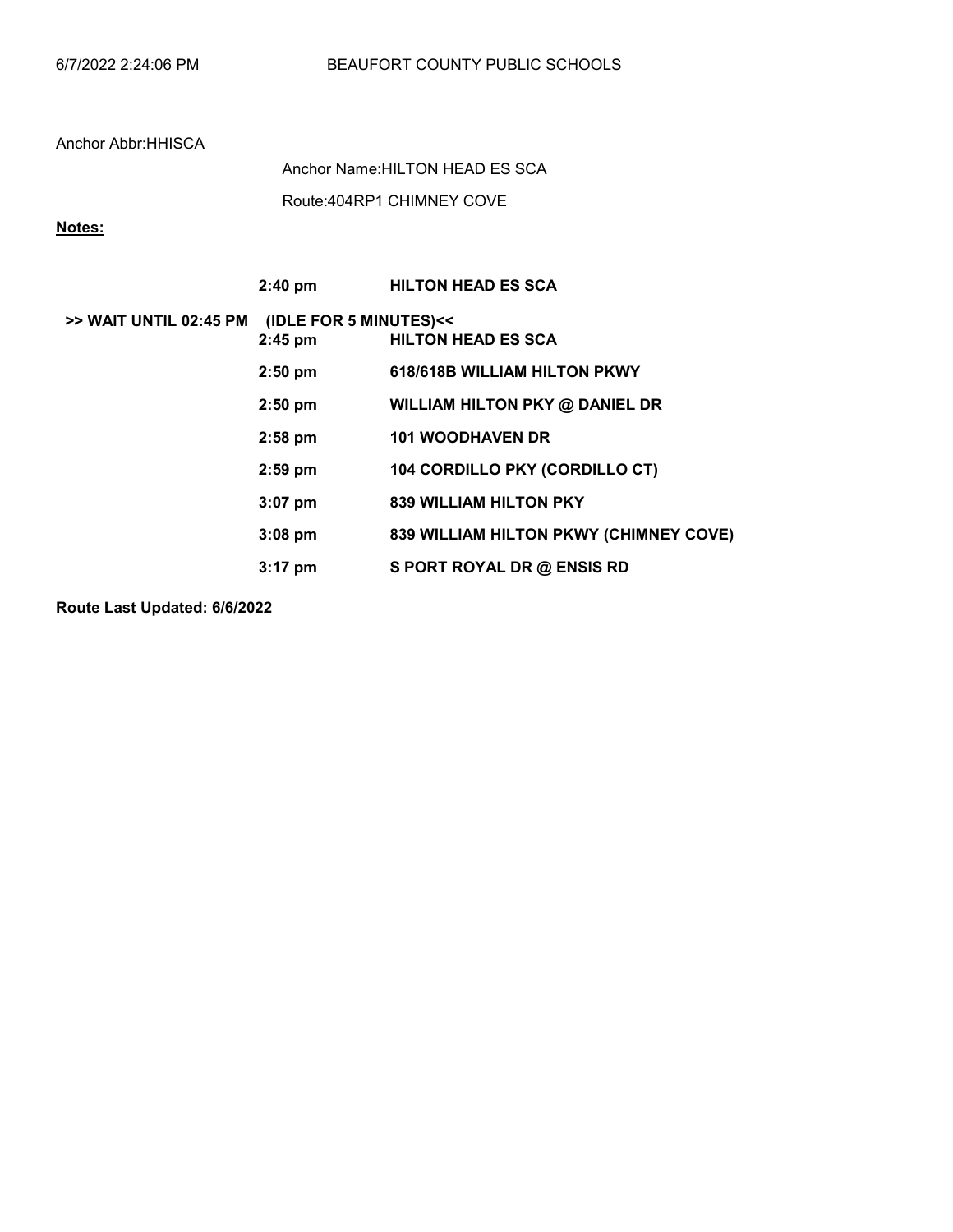Route:405RA1 SPANISH WELLS Anchor Name:HILTON HEAD ES SCA

Notes:

| $6:50$ am | JONESVILLE RD@ELIZABETH RD          |
|-----------|-------------------------------------|
| $6:50$ am | JONESVILLE RD @ BENJAMIN DR         |
| $6:52$ am | <b>SPANISH WELLS RD @ MILLER RD</b> |
| $6:53$ am | SPANISH WELLS RD @ BUTTERFLY RD     |
| $6:55$ am | OAKVIEW RD @ BLUEBELL LN            |
| $6:56$ am | <b>84 OAKVIEW RD</b>                |
|           |                                     |
| $6:59$ am | SPANISH WELLS RD @ SASSAFRAS LN     |
| $6:59$ am | SPANISH WELLS RD @ ESTELLA WAY      |
| $7:08$ am | BRYANT RD @ MUDDY CREEK RD          |